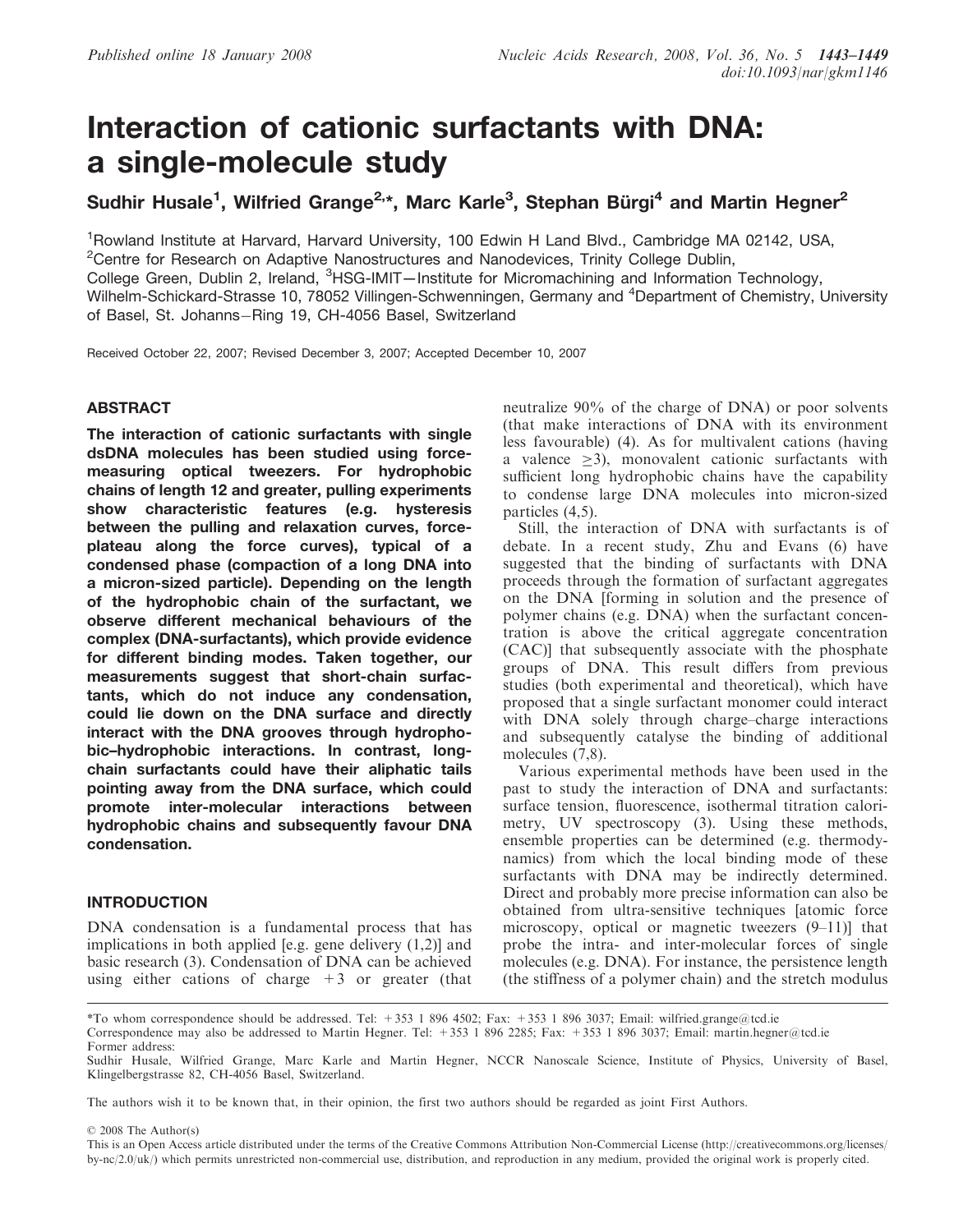

Figure 1. (A) The chemical structure of the surfactants studied in this work. (B) Schematic of an optical tweezers experiment. A single dsDNA molecule is tethered between two micron-sized polystyrene beads. One of these beads is placed on a micropipette (that can be moved with nanometer accuracy), while the second is trapped with two counter-propagating laser beams and acts as a very precise force-sensor (sub -pN accuracy). Experiments are performed in buffer conditions and at room temperature.

(the resistance to longitudinal strain) of DNA are relevant physical parameters (directly accessible from pulling experiments), which are sensitive to slight deformations in the DNA structure (12) and in turn reveal different interaction modes of bound molecules (e.g. surfactants) to DNA.

Here, we report on optical tweezers experiments performed in different modes of operation (pulling, force-clamp) on single double-stranded DNA (dsDNA) molecules in the presence of various cationic surfactants [octyl-trimethyl-ammonium bromide (OTAB), dodecyltrimethyl-ammonium bromide (DTAB) and cetyltrimethyl-ammonium bromide (CTAB), Figure 1A]. For aliphatic chains of length 12 and greater (DTAB, CTAB), a compaction of the DNA is observed at concentrations much lower than the critical micelle concentration (CMC, i.e. the concentration at which surfactant molecules form disperse aggregates in the absence of polymer chains). While DTAB– and CTAB–DNA complexes display a stretch modulus and a persistence length comparable to that of bare dsDNA, OTAB–DNA complexes (aliphatic chain length of 8) show a different mechanical response. From these observations, we suggest that short chain lengths surfactant molecules (OTAB) can lie down on the DNA surface, while longer chains (DTAB, CTAB) do not, enabling inter-molecular interactions between different chains and subsequent condensation.

# MATERIALS AND METHODS

# **Surfactants**

OTAB, DTAB and CTAB were purchased from Sigma (Basel, Switzerland). The CMC of the compounds are found to be 140 mM, 12 mM and 1 mM for OTAB, DTAB and CTAB, respectively (13). Both the CAC and CMC can be directly obtained from surface-tension measurements. Note that the CAC/CMC ratio is lower than unity and is for example of about 0.01 for CTAB  $(14,15)$ .

# DNA preparation

DNA molecules were prepared by PCR amplification [Taq DNA Polymerase (Roche, Basel, Switzerland)] of the pTYB1 plasmid (7477 bp) (New England Biolabs, Ipswich, MA) using 5'-Thiol-TGT AAC TCG CCT TGA TCG TTG GGA-3' and 5'-AGC GGA TAC ACC AGG ATT TGT CGT-3' as forward and reverse primers (Microsynth, Basel, Switzerland), respectively. The 6587-bp PCR fragment was digested with HindIII (NEB). Finally, the main fragment was end-filled with Klenow Exo- (NEB) with dGTP and biotin-14-dUTP, dATP, dCTP (Invitrogen, Basel, Switzerland), yielding a 5623-bp long dsDNA. Subsequently, DNA molecules were covalently coupled to 2.17-micron amino-modified beads (Spherotech, Libertyville, IL) using a procedure similar to that of Ref. (16).

## Optical tweezers

The experimental apparatus for the optical tweezers experiments has been described (17). DNA-beads were trapped by the laser and the free biotinylated DNA end was attached to a 2.20-micron streptavidin bead (Spherotech), which was held by suction on a micropipette (Figure 1B). The bead-to-bead distance was determined from both the movement of the micropipette (controlled with a closed-loop piezoelectric element) and the deflection of the laser producing the optical trap (monitored by a 2D position sensitive detector). 150 mM NaCl,  $10 \text{ mM}$  HEPES pH 7.5, 1 mM EDTA and 1 mM NaN<sub>3</sub> was used as a standard buffer throughout all experiments. Cationic surfactants were injected at an average flow speed of  $\sim$ 25 µl/min by gravity flow (the buffer containing the surfactants is stored in a reservoir connected to the fluid chamber and the flow speed is controlled by adjusting the height of the syringe with respect to the outlet of the chamber). Force versus extension curves were recorded at zero flow, while force-clamp measurements were recorded in a constant-flow mode (for this mode of operation, the direction of the applied force was perpendicular to that of the flow). Typical force curves were measured at a constant velocity of 150 and 450 nm/s, respectively. For this mode of operation, both the stretching and relaxing of the molecule under study were recorded. For both force- and distance-clamp experiments, data were acquired at a rate of 50 Hz. At each surfactant concentration, experiments were performed on about 10 different molecules for which multiple traces were recorded. Unless specified in the text, force curves shown in this study represent a stable configuration at full coverage.

## RESULTS AND DISCUSSION

#### Mechanics of bare dsDNA

Figure 2 shows a typical force versus extension curve of bare DNA measured in assembly buffer (grey circles). For forces below  $\sim 60 \text{ pN}$ , the mechanical response  $F(x)$  of a DNA molecule (with persistence length P, stretch modulus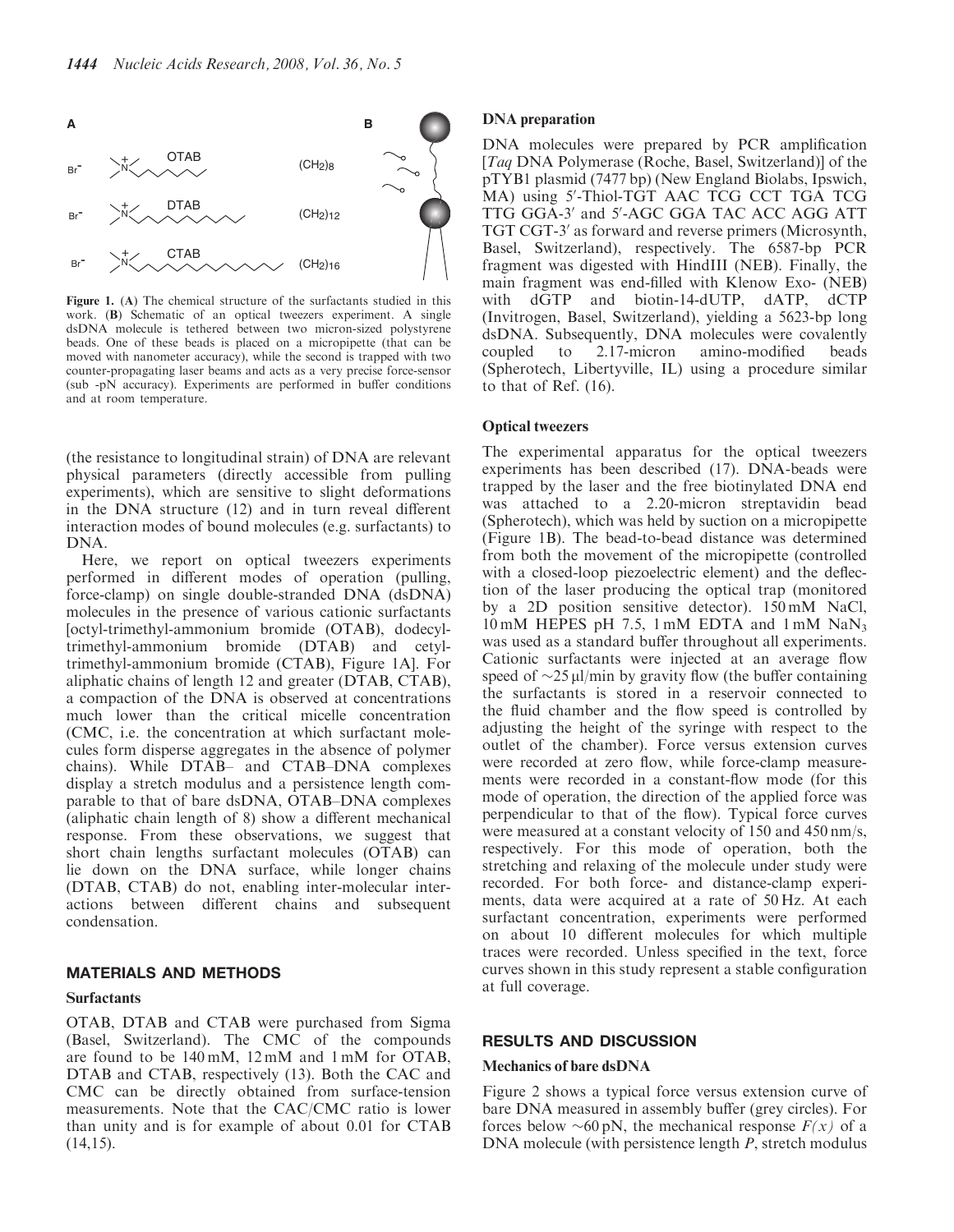

Figure 2. Typical force versus extension curves obtained for bare dsDNA (grey circles), dsDNA in the presence of OTAB (green and purple circles, showing the stretching and relaxing part of the curve). Force curves were recorded in assembly buffer (150 mM NaCl, 10 mM HEPES pH 7.5,  $1 \text{ mM}$  EDTA,  $1 \text{ mM}$  NaN<sub>3</sub>) in a constant flow mode (pulling speed: 450 nm/s). [OTAB] = 80 mM. Force curves are normalized to the contour length  $L_0$  of dsDNA (1911 nm). Also shown are WLC fits (black line) to the experimental traces  $[P]$  denotes the persistence length, S is the stretch modulus, see Equation (1)]. Experiments performed on  $\sim$ 10 molecules in the presence of OTAB yield P and S values of  $(180 \pm 30)$  pN and  $(15 \pm 4)$  nm, respectively.

S and contour length  $L_0$ ) follows an extended wormlike-chain extension (WLC) (18,19):

$$
\frac{FP}{k_B T} = \frac{1}{4} \left[ 1 - \frac{x}{L_0} + \frac{F}{S} \right]^{-2} - \frac{1}{4} + \frac{x}{L_0} - \frac{F}{S}
$$

where  $k_{\text{B}}T = 4.1 \text{ pN-nm}$  at room temperature.

Using standard buffer conditions (150 mM NaCl,  $pH \sim 7.5$ ), DNA molecules show a stretch modulus of  $\sim$ 1000 pN and a persistence length of  $\sim$ 50 nm, respectively. At  $\sim 65 \text{ pN}$  an overstretching of DNA is observed, yielding a 70% increase of the contour length for a small range of applied forces  $\sim$ 2 pN (13). The existence of this overstretching plateau has led to many theoretical discussions and its origin is still of debate (20).

#### Force versus extension curves in the presence of surfactants

To investigate the elastic response of DNA interacting with cationic surfactants, bare dsDNA molecules were kept stretched at  $\sim 80\%$  of their contour length while injecting the surfactant molecules. Subsequently, forceextension curves were recorded. The results presented in this section were found to be highly reproducible (Supplementary Data).

Figure 2 shows that the binding of short single-chain OTAB molecules [aliphatic chain length of  $(CH<sub>2</sub>)<sub>8</sub>$ , 80 mM] affects the mechanical properties of the DNA (grey circles—bare dsDNA) (pulling speed: 450 nm/s). Note that the stretching and relaxing parts of the force curves (green and purple circles, respectively) superimpose. This demonstrates that force curves are completely reversible for the range of speeds used in the experiment (from 150 to 450 nm/s) (Figure S1, showing experiments performed at various speeds and on different DNA molecules). A fit using Equation (1) yields a persistence length of  $(15 \pm 4)$  nm and a stretch modulus of  $(180 \pm 30)$  pN, respectively (black line). At high forces ( $F \ge 40$  pN), force curves show a change in the elasticity of the stretched molecule. This could be attributed to a change in the interaction between the surfactants and the DNA as the force is increased. A similar behaviour was observed for YOYO-1 and Ethidium Bromide (21).

As seen in Figure 3, force versus extension curves measured in the presence of DTAB [aliphatic chain length of  $(CH_2)_{12}$  show at concentrations of  $200 \mu M$  and above a force-plateau along the curve (up to 0.9 fractional extensions) (pulling speed: 150 nm/s). This plateau, centred at  $\sim$ 5–10 pN (Figure 3), which occurs at concentration much lower than the CMC of 12 mM, indicates that DNA compacts into a globular structure (19). Further evidence for DNA condensation is obtained from force-clamp experiments at 2.5 pN (i.e. the pipette displacement is controlled by a servo-system to maintain a constant tension on the DNA during surfactant injection), where we observe a rapid change in the DNA length (compaction) upon DTAB binding (Figure 4). Similar curves were also obtained from force-clamp measurements at forces below  $\sim 10 \text{ pN}$  (data not shown).

CTAB [aliphatic chain length of  $(CH<sub>2</sub>)<sub>16</sub>$ ] also forms a condense phase with DNA (Figure 3) (pulling speed: 150 nm/s). For some of the measured curves, a pronounced sawtooth-like extension pattern up to 0.9 fractional extensions is observed. A similar behaviour (rarely present for DTAB, Figure 3) was first observed when DNA was condensed by multivalent cations (19,22) and was attributed to the sudden unfolding (opening) of collapsed structures. Here, we observe that DNA condensation can occur at concentrations orders of magnitude smaller than the CMC (1 mM for CTAB). For instance, a deviation from the expected mechanical behaviour of bare dsDNA is found at a concentration of  $\sim$ 10  $\mu$ M. This is in good agreement with both ensemble measurements as well as fluorescence microscopy investigations (from which the condensation of DNA into a globular structure is readily seen) (5). As seen in Figure 3, force curves show a pronounced hysteresis at low extensions. This hysteresis, also observed for DTAB, indicates that the system is not under full equilibrium even at a pulling speed of 150 nm/s (see below).

Interestingly, a small reduction in the contour length (up to 10%) is observed for both DTAB and CTAB. Such a reduction has also been reported for dendrimers (11) and probably indicates that some regions along the DNA remain condensed at high force. This is in agreement with the observation that subsequent pulls (at non-complete coverage) give rise to a slight shift in the fractional extension at which the force starts to raise (Figure S2, showing the progressive dissociation of surfactants).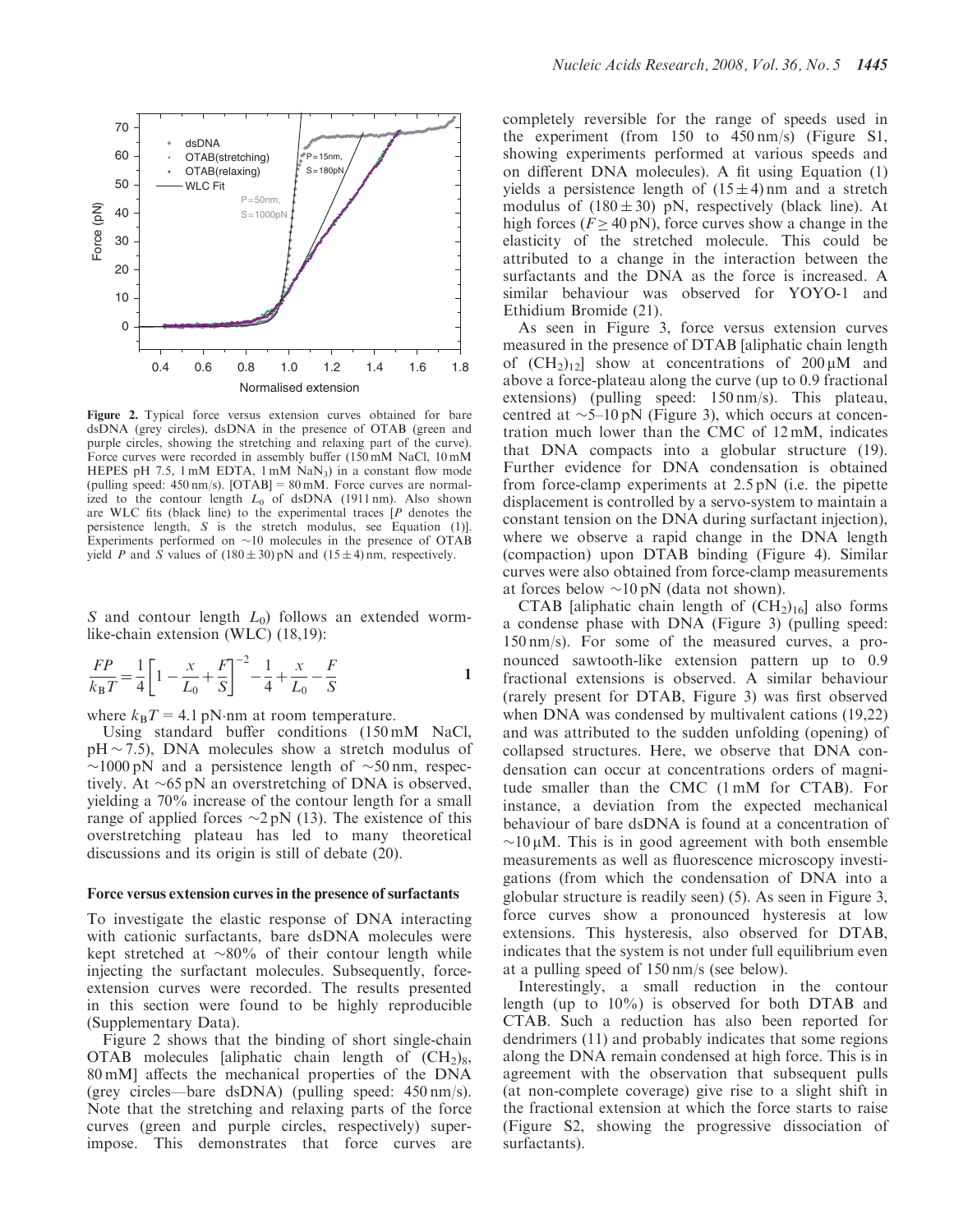

Figure 3. Typical force versus extension curves obtained for dsDNA in the presence of DTAB and CTAB. Force curves were recorded in assembly buffer and for different concentrations of the surfactant molecules. Pulling speed: 150 nm/s. The force versus extension curves are normalized to the contour length of dsDNA (1911 nm). Both the stretching and relaxing parts of the curves are highlighted (green and purple lines, respectively). For dsDNA and assuming a persistence length of 54 nm and a stretch modulus of 1000 pN, the WLC model predicts that the force reaches a value of  $\sim$ 26 pN at its contour length. The existence of a plateau along the pulling curve or sawtooth-like extension patterns evidences for the presence of a condensed phase (observed above 200  $\mu$ M for DTAB and above 10  $\mu$ M for CTAB).

## Two-states model

We present here a simple theoretical model that reproduces typical features observed for force-extension curves in the presence of a condensed phase (DTAB, CTAB). The model is based on Bell's theory (refined by Evans) (23,24),

which considers that the activation barrier for bond dissociation (having a width x) is reduced by  $Fx$  in the presence of a defined force F. Considering that the intermolecular contacts between different aliphatic chains consist of a two-level system that can undergo a transition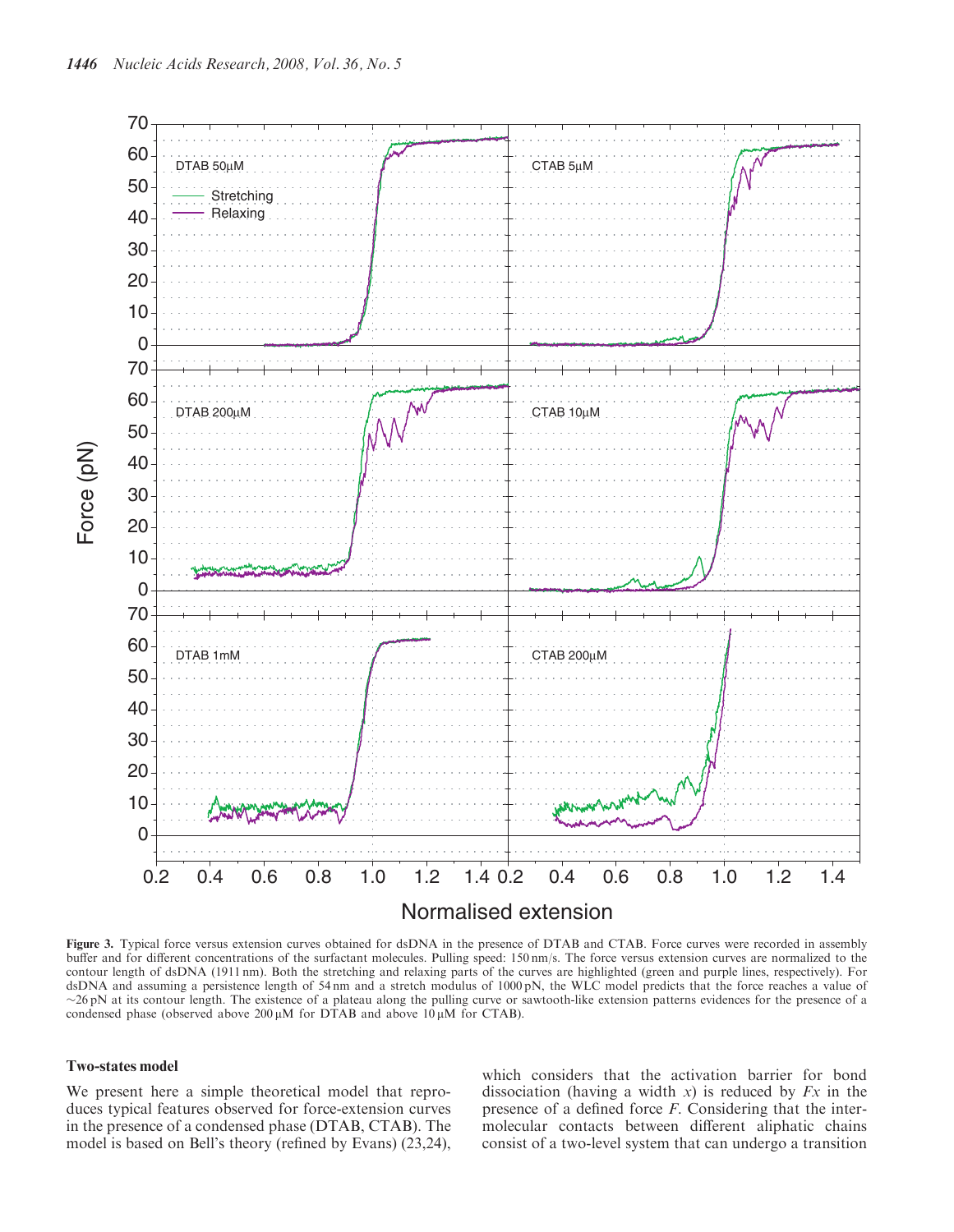

Figure 4. Force-clamp experiment (force set at 2.5 pN, red circles) showing the collapse of dsDNA (blue circles) upon DTAB interaction (at  $\sim t = 45$  s). (DTAB) = 1 mM. The time it takes for the surfactant molecules to reach and interact with the tethered DNA is undefined as it depends on the volume of the optical tweezers chamber as well as the flow speed.

from a 'folded' to 'unfolding' configuration (and vice versa), we have:

$$
\alpha(F) = \alpha_0 \exp(Fx_{\text{unfolding}}/\gamma)
$$

and

$$
\beta(F) = \beta_0 \exp(-Fx_{\text{folding}}/\gamma) \tag{3}
$$

where

 $\alpha$  ( $\beta$ ) is the force-dependent rate for unfolding (folding),  $\gamma = 4.11$  pN·nm at room temperature, x is the width of the activation barrier (considered to be asymmetric for unfolding and folding) and  $\alpha_0$  ( $\beta_0$ ) is the rate at zero force. Following the method described in Ref. (25), we calculate the probability for any of the contacts  $(N_{\text{bound}})$  in between two surfactant molecules bound to DNA to break (to unfold) during a time interval  $\Delta t$  (corresponding to a change  $\Delta x$  in the pipette position of the optical tweezers) (25):

$$
P_{\text{unfolding}} = N_{\text{bound}} \alpha(F) \Delta t
$$

Similarly, the probability for folding is

$$
P_{\text{folding}} = (N_0 - N_{\text{bound}})\beta(F)\Delta t
$$

where  $N_0$  is the number of bound molecules at  $t = 0$ , i.e.  $N_0 = N_{bound}$ . At each time interval (each movement  $\Delta x$ ), we estimate the force according to Equation (1) and allow the folding (unfolding) transition to occur (given rise to a change in extension of  $L_a$ ) based on a random number decision.

The results of the simulations are shown in Figure 5 (black line) using a speed and a step size identical to that of the experiments (150 and 450 nm/s, respectively). Using two different pulling speeds for the simulation considerably reduces the choice of the fitting parameters. Simulated curves were found to reproduce qualitatively the data with  $P = 54$  nm and  $S = 1000$  pN (identical to that of bare dsDNA) and an energy barrier for the transition of  $8.7 k_B T$  (5.3 k<sub>B</sub>T) for CTAB (DTAB). Other parameters are given in Ref. (26).

Although the simulation only partially reproduces the detailed structure of the experimental force curves (e.g. observed reduction in contour length), it correctly predicts the main features: existence of a force-plateau (DTAB, CTAB) and strong hysteresis between the extension and relaxation curves (CTAB).

# Dissociation of surfactants

By depleting the concentration of the surfactant molecules (i.e. by flushing the chamber with the assembly buffer, Figure S2), the DNA again adopted its natural B-form conformation (as shown by force versus extension curves). This reversibility (occurring in a monotonic manner) was rapidly observed for OTAB, CTAB and DTAB [i.e. after an  $\sim$ 5-min (125 µl) wash].

# **DISCUSSION**

First, our results help to clarify some controversial results found in the literature. For instance, Figure 3 indicates that DTAB not only binds but also condenses dsDNA. This result strengthens the calorimetric ensemble experiments (Isothermal Titration Calorimetry) (8), which evidence for a condensation in contrast to other binding and thermodynamic studies (7).

Second, the measured condensation forces for DTAB and CTAB (magnitude of the condensing plateau) are found to be comparable to multivalent cations [CoHex  $(\sim 4 \text{ pN})$  (19) and Spermidine  $(\sim 1 \text{ pN})$  (22)] and polyaminoamide dendrimers  $(\sim 10 \text{ pN})$  (11). The process of condensation is however different for cationic surfactants. For these compounds, condensation is strongly influenced by the fact that these cationic surfactants are directly linked to an aliphatic chain, which favours a minimization of the hydrophobic interfaces by collapsing into a compacted structure in an aqueous environment.

Third, force versus extension curves (and the mechanical parameters derived from such measurements) show different mechanical behaviours as the length of the hydrophobic tail is varied. We have found that OTAB  $[({\rm CH}_2)_8]$  does not condense DNA but strongly affects both the persistence length  $(P)$  and the stretch modulus  $(S)$  of dsDNA. Interestingly, CTAB and DTAB, which have a longer aliphatic carbon chain, do not noticeably alter the mechanical characteristics of dsDNA. Indeed, the simulations (Figure 5) reproduce nicely both the local curvature (e.g. the persistence length, as observed on the force curves at a normalized extension of  $\sim 0.9$ , see Figure 5) and the slope at high forces (stretch modulus) of the measured experimental force curves using  $P$  and  $S$  values typical of dsDNA.

These results provide an important insight on the interaction of surfactants with DNA. From our investigations, we conclude that the binding mode of OTAB is different than that of intercalators or major- (minor) groove binders (e.g. SYBR-Green I) for which an increase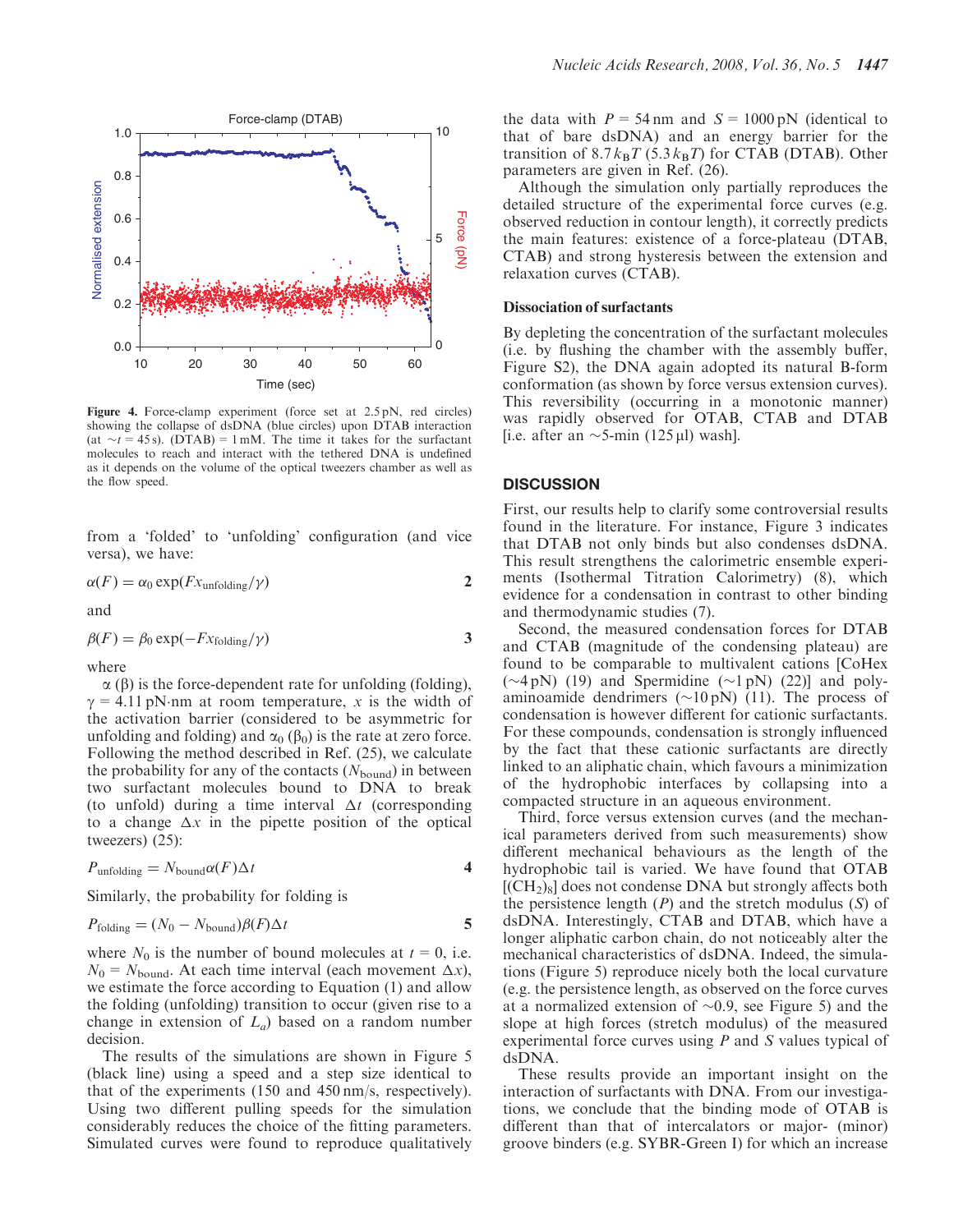

Figure 5. Simulations of the experimental traces of both DTAB and CTAB (black) obtained in a two-states model (see text) using values for the persistence length P and stretch modulus S identical to that of dsDNA. Simulations are performed for a pulling speed of 150 and 450 nm/s, respectively. The model reproduces specific features of the experiment: evidence of a defined force-plateau at a few pN (DTAB and CTAB) and a strong hysteresis for CTAB. Experimental curves measured for DTAB (CTAB) are also shown (orange). A noise of 0.5 pN and 2 nm has been added to the simulated traces to account for the experimental noise. (DTAB) =  $1 \text{ mM}$ , (CTAB) =  $200 \mu \text{M}$ .

in contour length (intercalators) or a strong hysteresis of the force curves (minor- and major-groove binders) are observed (21,27). The interaction of these surfactants with DNA, although still unknown, could be due to hydrophobic–hydrophobic interactions of the DNA bases with the aliphatic surfactant tails. In other words, surfactants with short chain lengths could directly interact with the DNA bases surface, which, as a result, could strongly modify the stretch modulus. This binding mode is highly possible and has already been suggested by Matulis et al. (8) on the basis that short hydrophobic tails have sufficient space to lie down on the DNA. In contrast, we suggest that surfactants with longer hydrophobic chains [DTAB, CTAB, i.e.  $(CH_2) \geq 12$ ] do not noticeably interact with the DNA surface. As for short-chain surfactants, the initial binding of DTAB and CTAB proceeds solely through electrostatic interactions (between the positive cations and the negatively charged DNA phosphates), but the interaction of the aliphatic tails with the DNA bases might be less favourable than a direct aliphatic contact between

chains. This is evidenced by the fact that the stretch modulus (sensitive to slight deformation in the dsDNA structure) measured for both DTAB and CTAB remain almost similar to that of bare dsDNA. As a result, long chains most probably localize away from the DNA groove [which would otherwise lead to a change in the stretch modulus (12)] and reduce the contacts with the surrounding water by forming aggregates (promoting condensation).

Our single-molecule experiments also demonstrate that surfactant monomers are indeed able to bind and condense single dsDNA strands. This contrasts with recent ensemble experiments, which have shown that surfactant interactions are mediated by the interaction of surfactant aggregates with the negatively charged phosphate groups of DNA (6). Such aggregates are formed in the presence of oppositely charged polyelectrolytes (e.g. DNA) when the concentration of the surfactants is larger than the CAC (28). Although the concentration of the injected surfactants is quite high for some of our